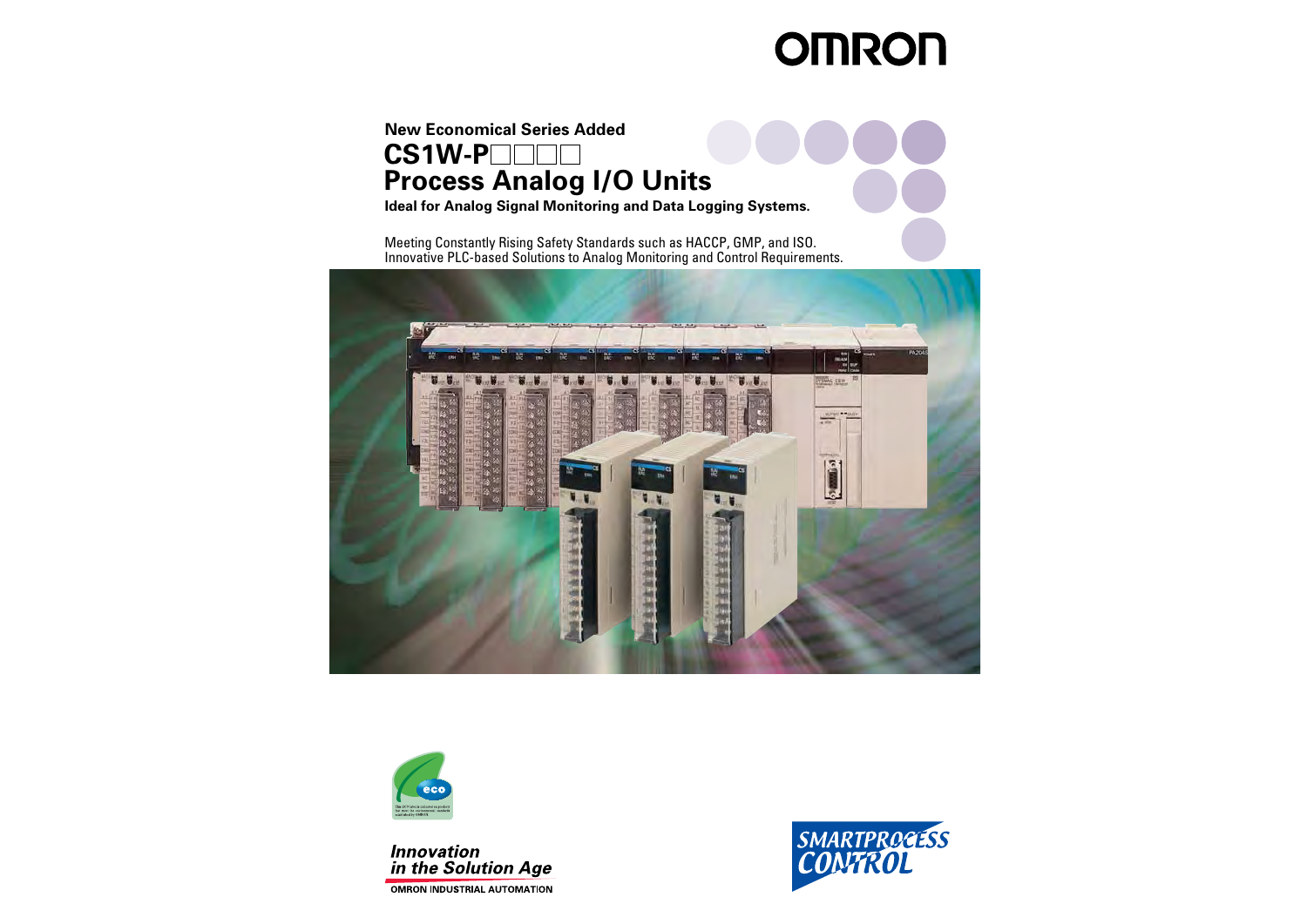### **Do You Want to Construct an Analog Data Monitoring/Logging System Easily Quickly? The Process Analog I/O Unit Will Let You Do Exactly That.** CAS **CAS DATE** ¥ Ŧ



z

٠

¥

**Startup and you** 

ian.

ŷл

٠

as.  $B<sub>2</sub>$ O3 **FW** 

۰

τ

SOOR NU

1000% HV

**ALCOHOL: ALCOHOL: ALCOHOL: ALCOHOL: ALCOHOL: ALCOHOL: ALCOHOL: ALCOHOL: ALCOHOL: ALCOHOL: ALCOHOL: ALCOHOL: ALCOHOL: ALCOHOL: ALCOHOL: ALCOHOL: ALCOHOL: ALCOHOL: ALCOHOL: ALCOHOL: ALCOHOL: ALCOHOL: ALCOHOL: ALCOHOL: ALCOH** 

## **Process Analog I/O Unit**

- Isolation prevents interference between inputs
- High-speed conversion (10 ms max. speed)
- Equipped with various arithmetic operation functions
- **Max. system size: Up to 80 Units**
- Windows-based software simplifies settings

**MAN**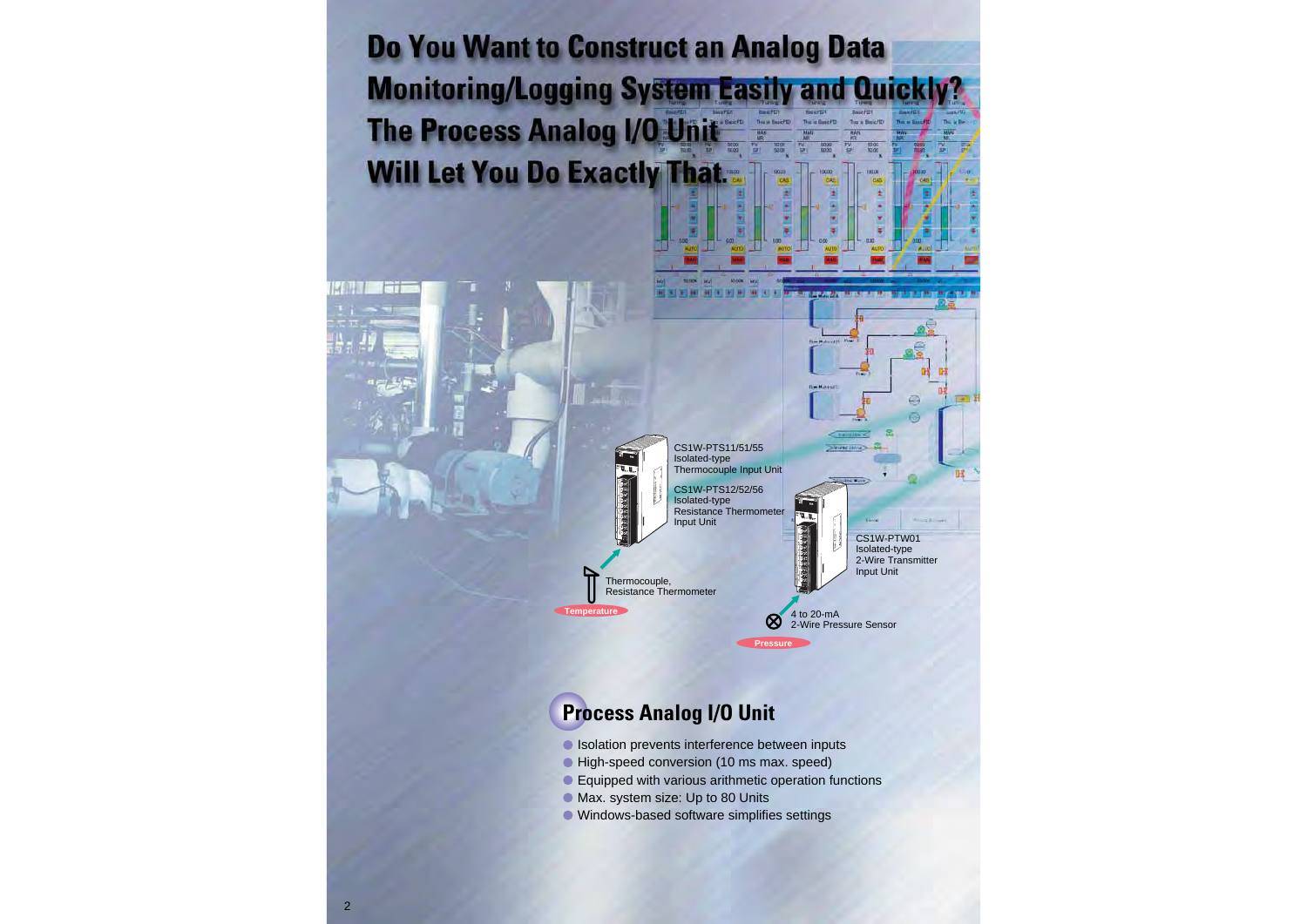

### **PLC Reporter**

and said

 $\circ$ П Allows PLC data to be uploaded to an Excel file in a personal computer with no programming necessary.

*EEEEEEEEE* 

ΞĖ

Ethernet 100 Mbps

CS1

## **SYSMAC CS1**

**Industry's fastest\* instruction execution. \*As of July 2003.** 

当

Ē

- Seamless networking Seamless communications between Ethernet, Controller Link, DeviceNet, and other networks.
- Compact flash card slot provided as standard equipment. Logging and other data can be saved onto compact flash card, converted to CSV files, and analyzed in Excel.

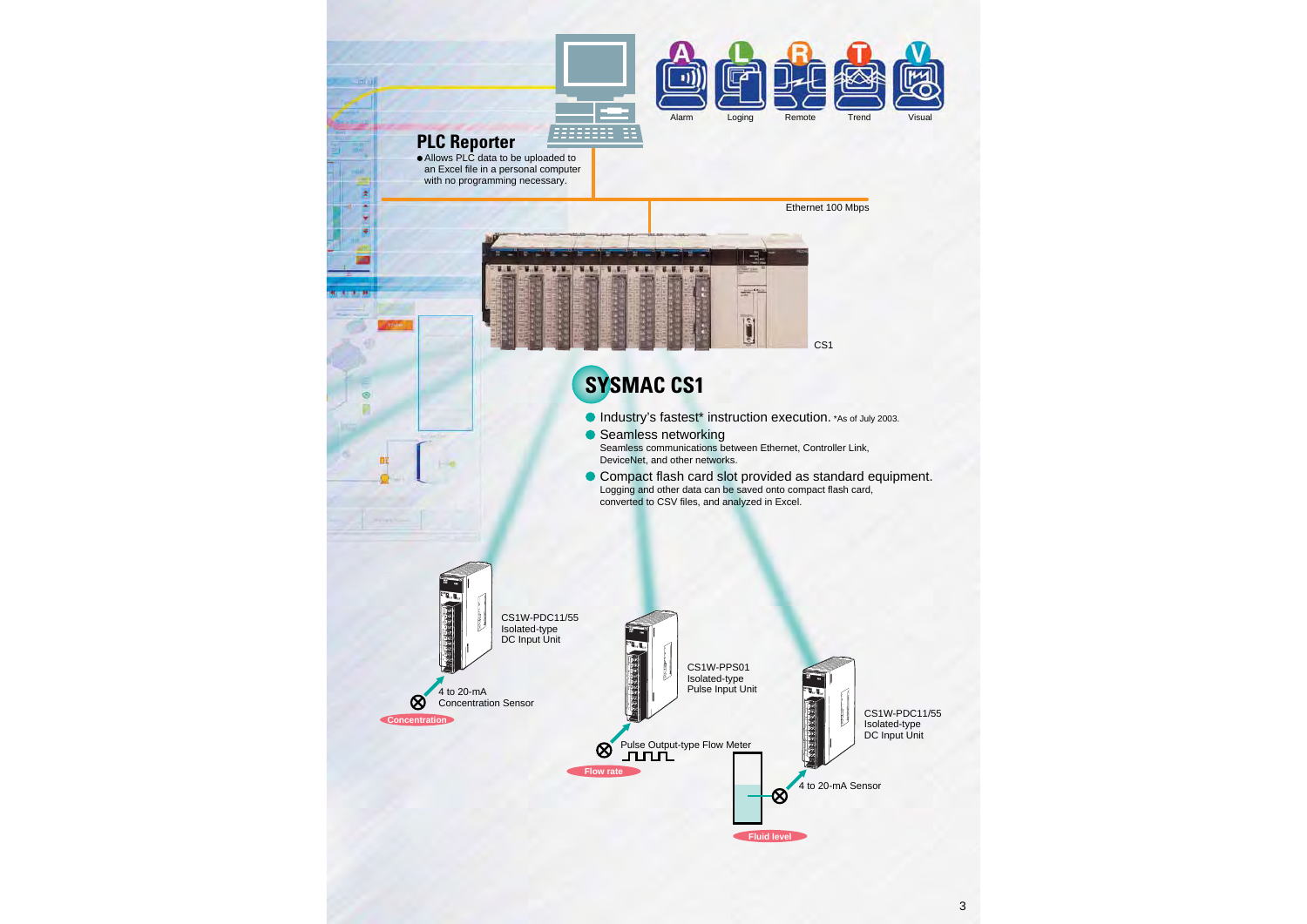## **Solve Customer Problems with Process Analog I/O Units**



#### **Reducing Cost and Saving Space**

#### **External devices such as converters, isolators, and power supplies are unnecessary. Up to 640 words of multipoint data logging, and data acquisition with a cycle time as short as 0.01 s in an isolated-type Unit.**

A Process Analog I/O Unit, which can receive direct sensor inputs, is mounted to a SYSMAC CS-series PLC. In general, this configuration can reduce costs by 1/2 and reduce the required space by 1/3 compared to conventional systems.

- $\bullet$  It is not necessary to connect external isolators because the Process Analog I/ O Unit's inputs are isolated.
- An external power supply and distributor are also unnecessary when 2-wire Transmitter Input Units are being used.



- Wew PLC acquisition of temperature and analog data at speeds up to 10 ms\*1 and 16-bit resolution. Meets a wide range of application needs, from routine data measurements to laboratory requirements.
- Energy-saving\*2 high-resolution type suitable for multipoint logging applications.



<sup>\*1 :</sup> When using only two of the four points.

\*2 : A maximum of 10 Units can be used on one backplane using a CS1W-PA209R Unit. Power consumption of the CS1W-PTS12 is approx. 48 % less than the previous CS1W-PTS02.

## **Application 2**

#### **Reducing Engineering Costs**

#### **Functionality is already built into the Unit, so programming is easy. Furthermore, settings are easy to make with the Process Analog I/O Unit Support Software.**

Example: Ladder Programming for High/Low Alarm with Hysteresis (OMRON)



#### **Process Analog I/O Unit Support Software**

Settings for Process Analog I/O Units and Analog I/O Units can be performed using Windows-based software. This software allows various parameter types to be input in tabular or interactive form, and allows settings to be stored in files. It also enables operation simulation and simple monitoring.

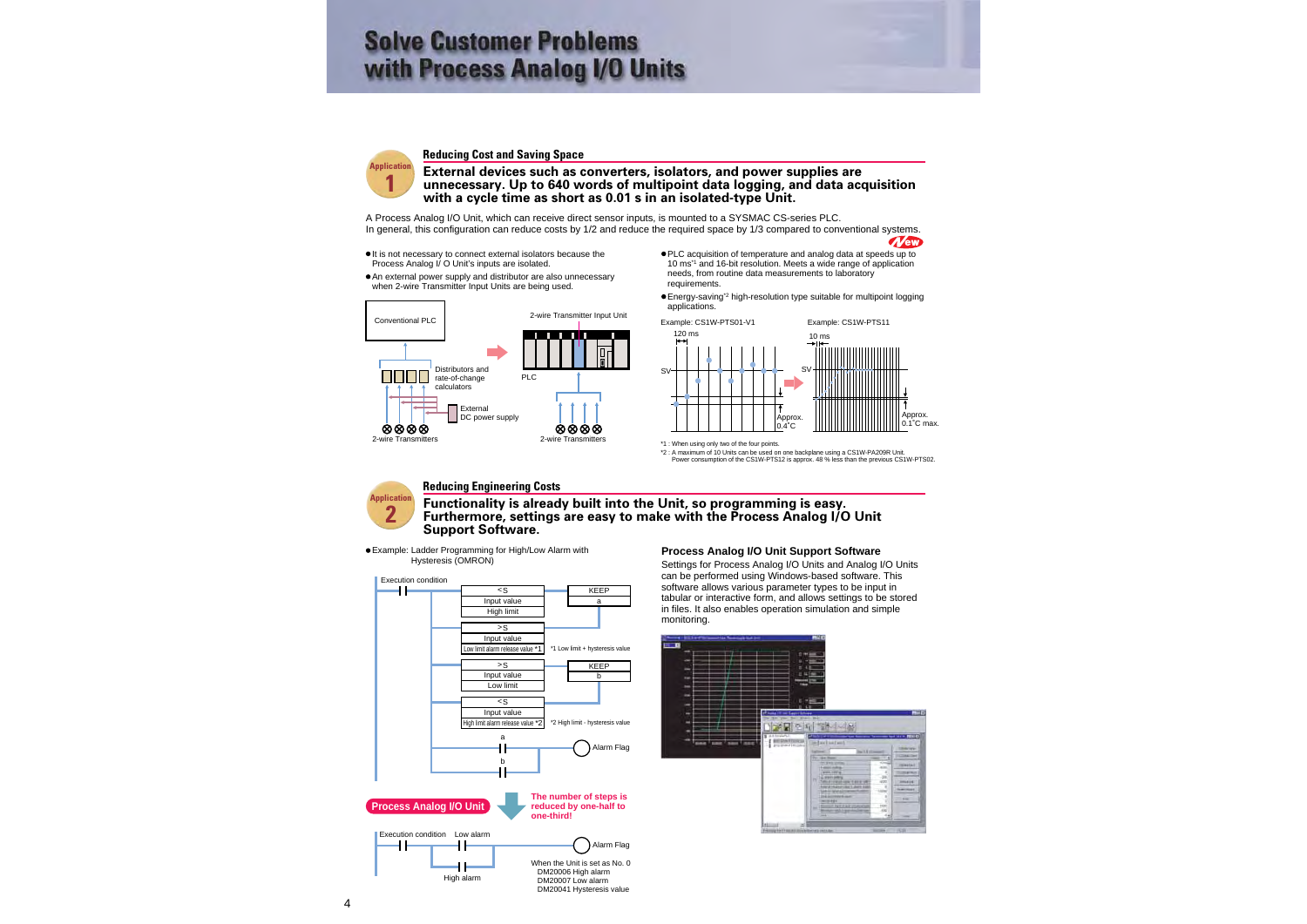

#### **Constructing a High-reliability Allowing for System Expansion Monitoring System Inputs are Isolated**

Use an Isolated-type Input Unit in the data logging system if the monitoring application requires very accurate data collection. These models provide protection against data inaccuracies due to external noise, grounding problems, or disconnection.

#### Preventing Effects from Noise



Preventing Interference between Inputs (Preventing Undesired Circuit Paths)





#### **Using Inputs from Sensors in the Existing System**

#### **A Wide Range of Models for Various Signals**

Process Analog I/O Units support various types of analog signal, such as thermocouple input, resistance thermometer input (Pt100, JPt100, Ni508.4  $\Omega$ ), 4 to 20-mA current input, 1 to 5-V voltage input, ±1-mA and 0 to 1-mA input for power transducers, and 0 to 100-mV DC input.





### **Add a Loop Control Board\* for Even Greater Flexibility**

When expanding the controlled system, use a Loop Control Board that is supported by the CS-series PLCs. With a Loop Control Board, function blocks can be combined freely to provide the flexibility of special control systems, such as cascade control, feed-forward control, and dead time compensation control.



\*Refer to catalog number P051 for details on the Loop Control Board.



#### **Providing Remote Maintenance Capability Easy Remote Monitoring when an OMRON PLC Is Used**

If the control system is built upon a SYSMAC CS-series PLC, remote maintenance can be performed easily as shown below.

Data can be monitored from a remote personal computer by connecting to the PLC's host link (RS-232C) port through a modem (via a telephone circuit).

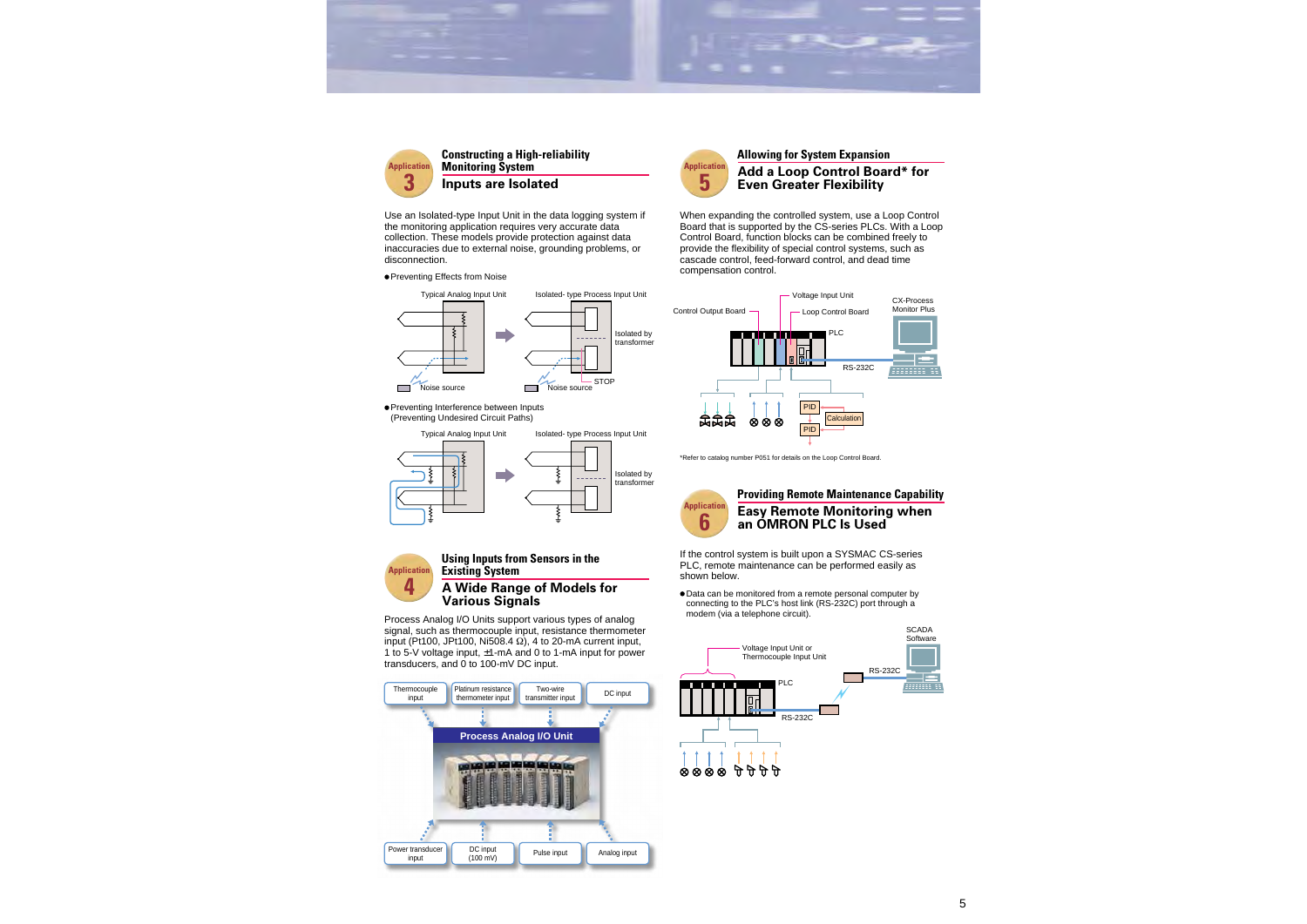## **Applications**

#### **EXAMPLE 1 Monitoring the Weight of a Blending Tank**

Raw materials A and B are blended and the blended liquid is supplied at a fixed flowrate. The weight signal (4 to 20 mA) from a load signal is input to a CS1W- PDC11 Isolated-type Analog Input Unit. The CS1W- PDC11 has a built-in rate-of-change alarm function, so it is possible to monitor the rate at which the weight is changing without any programming. It is even possible to send a message to a particular e-mail address when an alarm is detected.



#### **EXAMPLE2 Telemetering and Telecontrol <b>EXAMPLE4** Using a Web Browser for

There are a wide range of CS-series I/O Units available besides the Process Analog I/O Units, so a complete system can be configured around the PLC. It is possible to transfer large quantities of data, so combine the number of Units required based on the scale of the system. An FA Modem that mounts directly to a DIN Track can be used.



#### **EXAMPLE 3 Measuring Data from Test Equipment**

The motor is operated by an inverter, and the desired measurements such as temperature, pressure, flowrate, and speed are taken at each point. A highly reliable monitoring system can be constructed by using Isolatedtype I/O Units to provide protection against data inaccuracies due to external noise, grounding problems, or disconnection.



## **Monitoring**

The PLC is connected to an open network controller and the open network controller reads the PLC's data when the specified conditions are met. The desired data can even be monitored through the internet by accessing the open network controller from a web browser.

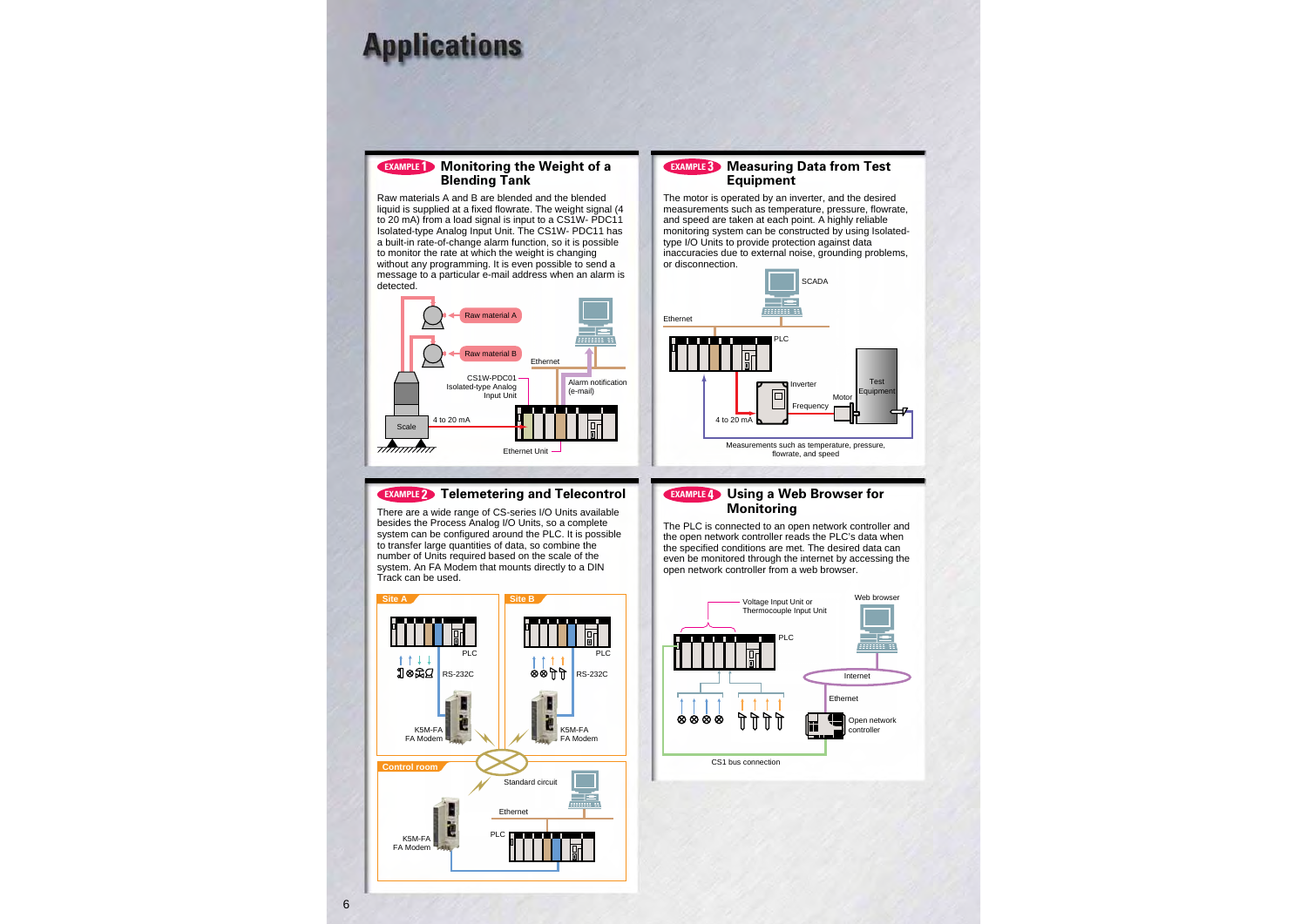

#### **EXAMPLE 6** A Monitoring System for Waste Incineration Facilities

This system works in combination with HMI software on personal computers to monitor the temperature of an incineration facility and the amount of waste that is inserted. The data acquired by the PLC is collected at specific intervals for use as logging data. With its fast 10-ms data conversion speed, the CS1W-PDC11 Isolatedtype DC Input Unit is able to log quickly changing data, such as that for flow rates and gas concentrations.





7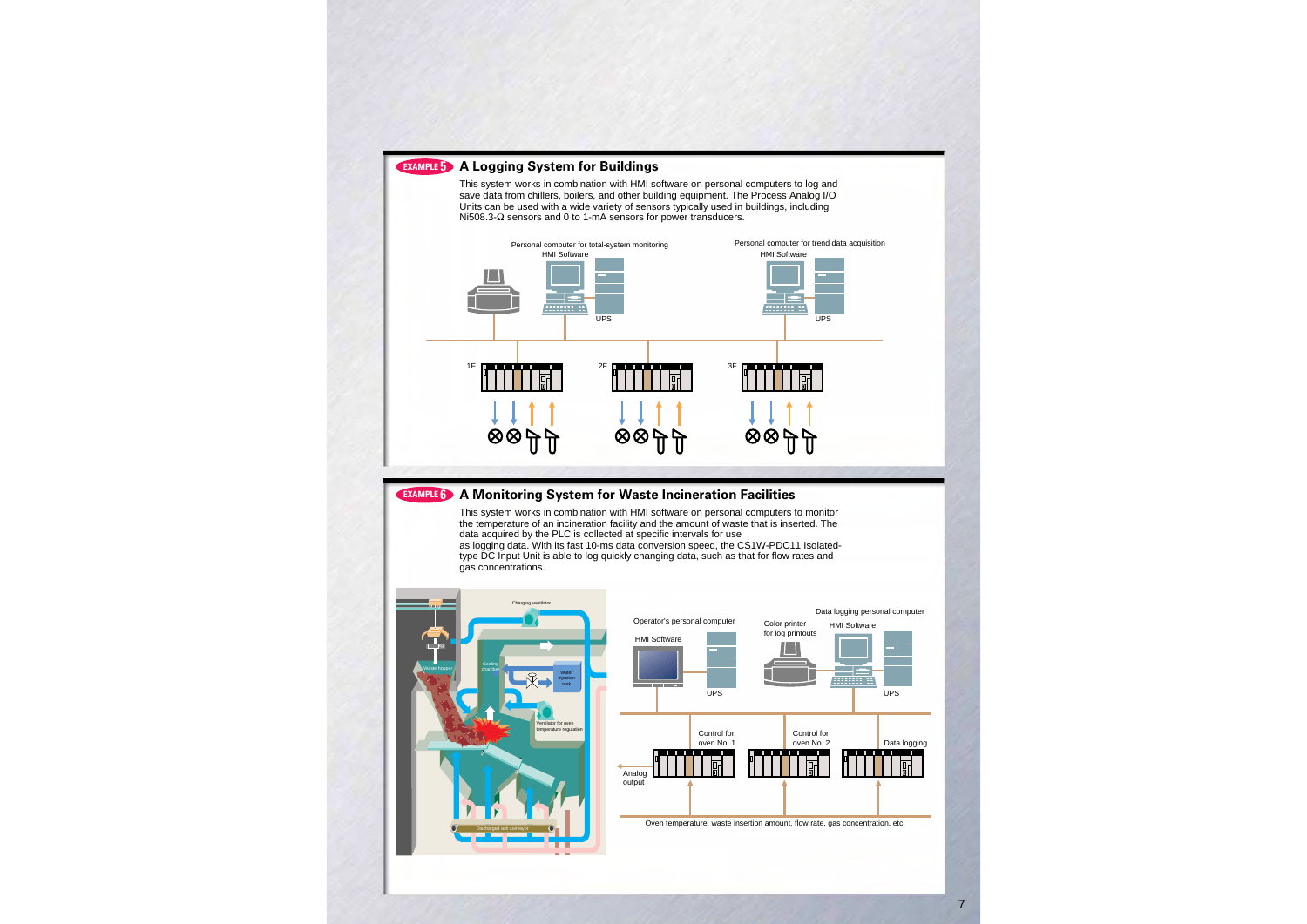# **Additional Useful Functions**

#### **I/O Isolation**

The Process Analog I/O Units listed below have isolation between in puts or outputs. Therefore sneak circuits do not develop between thermocouples or between the power supply's common voltage inputs, and the Units are much more resis tant to effects from noise.



Applicable Units: CS1W-PTS01-V1/11/51/55 Thermocouple Input Unit CS1W-PTS02/03/12/52/56 Resistance Thermometer Input Unit CS1W-PTW01 2-Wire Transmitter Input Unit CS1W-PDC01/11/55 Analog Input Unit CS1W-PPS01 Pulse Input Unit CS1W-PMV01/02 Analog Output Unit

#### **Process Value (or Instantaneous Value) Scaling in Engineering Units**

This function takes the value scaled in engineering units with respect to the analog (or pulse) input signal's zero point and span point, and transfers it to the CPU Unit as the process value (or instantaneous value). Because of this, no ladder program is required at the CPU Unit for scaling.



#### **A Wide Range of Built-in Alarm Functions**

#### **Process Value Alarm**

Either a 2-point alarm (H and L limits) or a 4-point alarm (HH, H, L, and LL limits) is possible for the process value (or instantaneous value).



#### CS1W-PTR01 Power Transducer Input Unit CS1W-PTR02 Analog Input Unit (100 mV)

#### **Rate-of-change Calculation and Alarm**

The Process Analog I/O Units listed below calculate the rate of change for the process value, and output an alarm when the high or low limit is exceeded. The rate-of-change value is derived by taking the difference each second between the process value at that time and the process value before the comparison time interval. The comparison time interval can be set from 1 to 16 seconds. This allows even a small process value rate of change to be detected.



This function is supported by the following Units: CS1W-PTS01-V1/11 Thermocouple Input Unit CS1W-PTS02/03/12 Resistance Thermometer Input Unit CS1W-PTW01 2-Wire Transmitter Input Unit CS1W-PDC01/11 Analog Input Unit

#### **Alarm Hysteresis**

An hysteresis can be set for the process value (or instantaneous value) alarm and the rate-of-change alarm.



This function is supported by the following Units: CS1W-PTS01-V1/11/51/55 Thermocouple Input Unit CS1W-PTS02/03/12/52/56 Resistance Thermometer Input Unit CS1W-PTW01 2-Wire Transmitter Input Unit CS1W-PDC01/11/55/PTR02 Analog Input Unit CS1W-PTR01 Power Transducer Input Unit

CS1W-PPS01 Pulse Input Unit

#### **Alarm-ON Delay**

This function can be used to set a given time period (0 s to 60 s) for delaying the turning ON of the alarm after the process value (or instantaneous value) alarm status or the alarm setting is reached.



This function is supported by the following Units: CS1W-PTS01-V1/11/51/55 Thermocouple Input Unit CS1W-PTS02/03/12/52/56 Resistance Thermometer Input Unit CS1W-PTW01 2-Wire Transmitter Input Unit CS1W-PDC01/11/55/PTR02 Analog Input Unit CS1W-PTR01 Power Transducer Input Unit CS1W-PPS01 Pulse Input Unit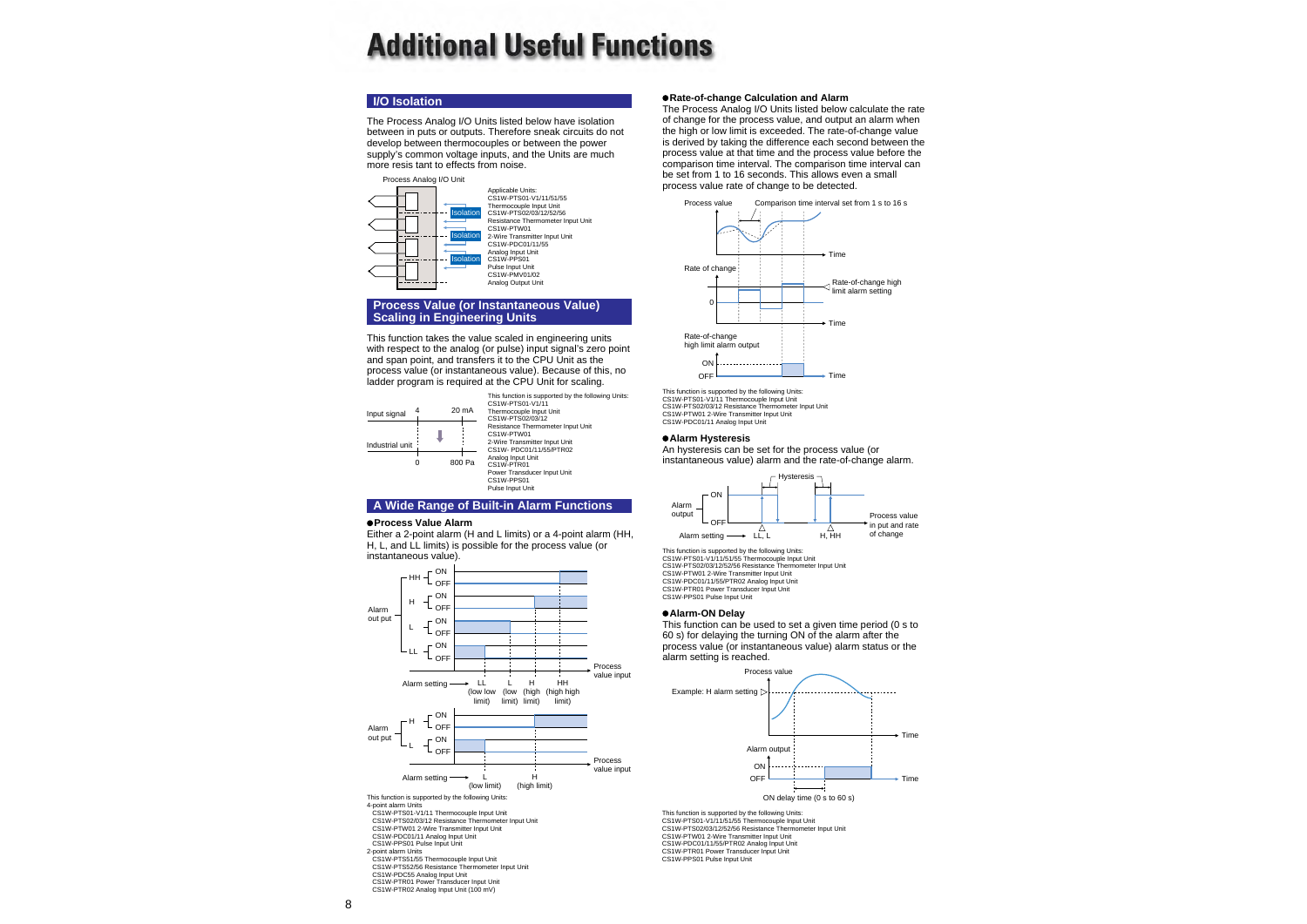#### **Data Measurement**

**New** 

#### **Peak/Bottom Hold, Top/Valley Hold**

Peak and bottom, or top and valley analog input values can be detected to find fluctuations in input data or undulation in workpieces.



This function is supported by the following Units: CS1W-PTS11 Thermocouple Input Unit CS1W-PTS12 Resistance Thermometer Input Unit CS1W-PDC11 Analog Input Unit

#### **Analog Integration**

Time integration calculations can be done for analog input. For example, the total usage amount of a fluid can be calculated from its flow rate to detect leaks.



This function is supported by CS1W-PDC11 Analog Input Units only.

#### **Inrush Input Limit**

The inrush input limit function temporarily stops the process value input exceeding a given set value (the high limit) when it increases from a low value (2%). This function is used for preventing a process value alarm from being generated by the inrush current, e.g., when the motor is started.



This function is supported by the following Units: CS1W-PTR01 Power Transducer Input Unit CS1W-PTR02 Analog Input Unit (100 mV)

#### **Zero/Span Adjustment**

The zero point and span can be adjusted for the process value at any specified point without halting PLC operation. The set data can also be adjusted and recorded according to the customer's maintenance cycle.

**New** 

| Channel       | Last adjustment day | Effective deadline | Effective deadline |
|---------------|---------------------|--------------------|--------------------|
|               | July 3, 2003        | 180 days           | 30 days before     |
| $\mathcal{P}$ | July 3, 2003        | 180 days           | 30 days before     |
| 3             | October 3, 2003     | 60 days            | 10 days before     |
|               | October 3, 2003     | 60 days            | 10 days before     |

The Unit detects the adjustment operation, and records the date. It compares this with the present date and reports if the set conditions are met.

For input channel 1

July 3, 2003: Zero/span adjustment executed. November 30, 2003: Zero/Span Adjustment Deadline Notice Flag ON. December 30, 2003: Zero/Span Adjustment Deadline Expiration Flag ON.

This function is supported by the following Units: CS1W-PTS11 Thermocouple Input Unit CS1W-PTS12 Resistance Thermometer Input Unit CS1W-PDC11 Analog Input Unit

#### **Pulse Input Instantaneous Value Conversion**

This function counts the number of pulses per time unit and converts the number to an instantaneous value (pulses/time unit). Any of the following time units can be selected: 1 s, 3 s, 10 s, 30 s, or 60 s. (These match the cycles for conversion to instantaneous values.)

This function is supported by CS1W-PPS01 Pulse Input Units only.

#### **Answer Input**

During analog output, the actual analog output (current or voltage) signal can be checked by being read again from the analog output terminals. This function is used for checking for actual output load discrepancies due to external load resistance, or for checking actual analog signal values when an output rate-of-change limit is used.



This function is supported by CS1W-PMV01 Analog Output Units only.

#### **Output Disconnection Detection**

If a current loop is disconnected during analog output, this function will detect it.

This function is supported by CS1W-PMV01 Analog Output Units only.



#### **Output Hold When CPU Unit Error Occurs**

When a fatal error (including user-defined FALS execution), or a CPU error in the CPU Unit occurs, or all outputs are turned OFF with the Output OFF Bit, this function can hold either a preset value or the analog output value prior to the error. When the CPU Unit is restored to normal operation, the output value in the CIO Area is output.

This function is supported by CS1W-PMV01/02 Analog Output Units only.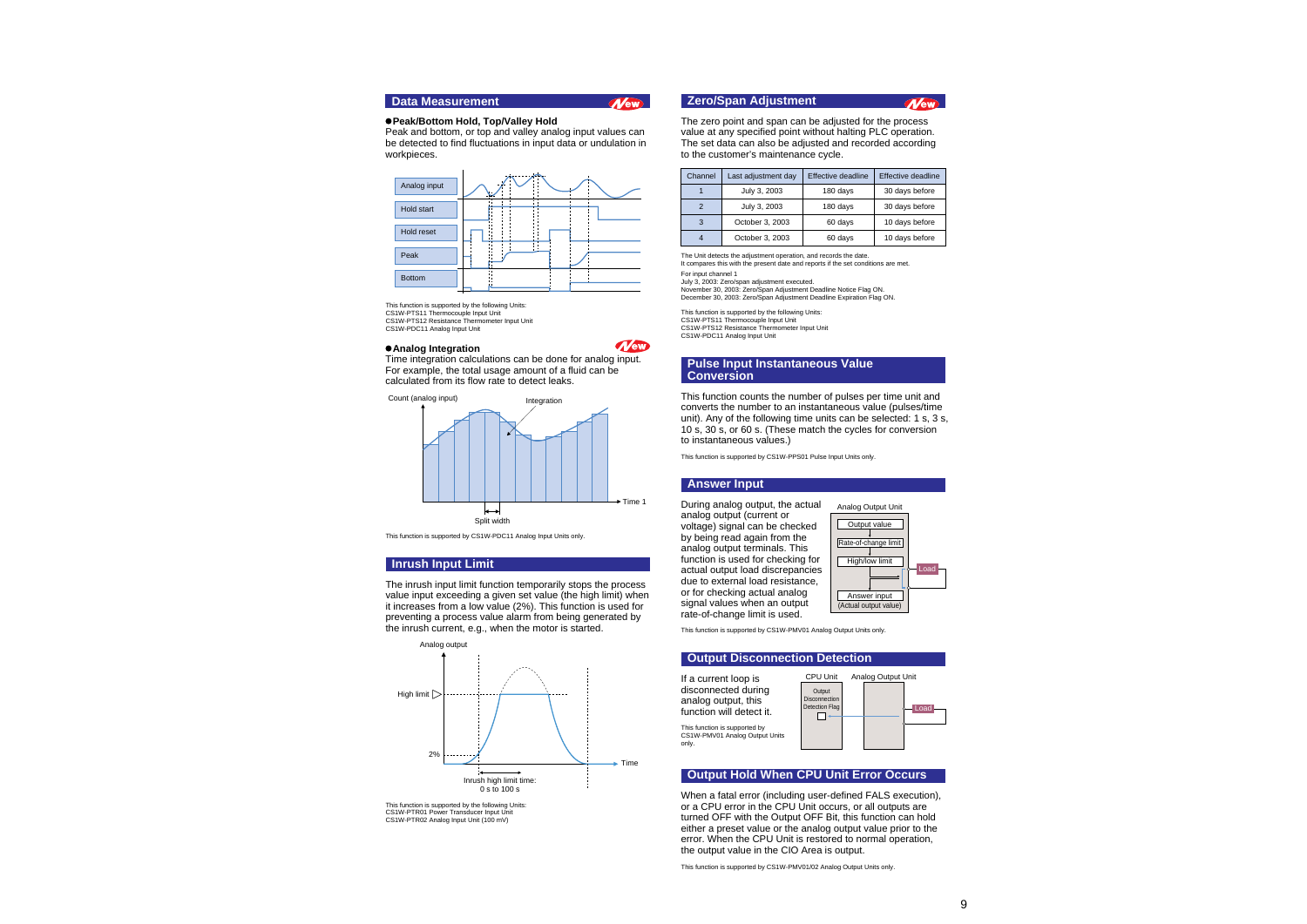# **Functions**

### **Process Analog I/O Units and Analog I/O Units**

#### **Outline**

A wide range of 24 I/O Units, including 16 Isolated-type Units, covers almost all typical applications. Also featuring high-speed (10 ms) and high-resolution (1/64,000) types, this line-up meets a diverse array of potential uses, from data logging to high-speed measurement control.





CS1W-PTS11

#### ■Overview of Process Analog I/O Functions

**Features**

- Dramatic reductions in installation cost, space, and set-up steps are attained by eliminating the need for external setters and converters.
- Process value alarms and rate-of-change calculations can be executed from temperature and analog inputs.
- Rate-of-change limits and high/low output limits calculated for analog output.
- Peak and bottom, or top and valley hold functions can be used for process values. (CS1W-P $\Box$ 1 $\Box$  only.)
- Zero point and span can be adjusted for any specified range, and adjustment days and times can be automatically saved. The adjustment deadline and adjustment deadline expiration notice can also be set and notification given. (CS1W-P $\square\square$ 1  $\square$  only.)
- Changes exceeding a set threshold can be counted, and analog  $CS1W-PTW01$  input values can be integrated.  $(CS1W-P\square\square1\square$  only.)

| Name                                                                                  | Model         | Number of I/O | Field I/O isolation         | I/O type                                                                                                    | Main specifications *                                                                                                                                                                             | Main functions                                                                                                                                                                                                                                 |                                                          |
|---------------------------------------------------------------------------------------|---------------|---------------|-----------------------------|-------------------------------------------------------------------------------------------------------------|---------------------------------------------------------------------------------------------------------------------------------------------------------------------------------------------------|------------------------------------------------------------------------------------------------------------------------------------------------------------------------------------------------------------------------------------------------|----------------------------------------------------------|
| Isolated-type<br>Thermocouple<br>Input Unit<br>(high-resolution<br>type)              | CS1W-PTS11    | 4 inputs      | All inputs are<br>isolated. | B, E, J, K, L, N, R,<br>S. T. U. WRe5-26.<br>PLII, ±100 mV                                                  | Standard accuracy: ±0.05% of F.S.<br>Temperature coefficient: ±0.01%/°C<br>Resolution: 1/64,000<br>Conversion period: 20 ms/4 points,<br>10 ms/2 points                                           | Output scaling (±32,000)<br>Process value alarms (HH, H, L, LL)<br>Rate-of-change calculation and alarm<br>Input disconnection alarm<br>Top/bottom/valley hold<br>Zero/span adjustment for any specified range                                 |                                                          |
| Isolated-type<br>Resistance<br>Thermometer<br>Input Unit<br>(high-resolution<br>type) | CS1W-PTS12    | 4 inputs      | All inputs are<br>isolated. | Pt100 (JIS, IEC)<br>JPt100 Ω, Pt50 Ω<br>Ni100 $\Omega$                                                      | Standard accuracy: ±0.05% of F.S.<br>or ±0.1°C, whichever is larger<br>Temperature coefficient: ±0.009%/°C<br><b>Resolution: 1/64,000</b><br>Conversion period: 20 ms/4 points,<br>10 ms/2 points | Output scaling (±32,000)<br>Process value alarms (HH, H, L, LL)<br>Rate-of-change calculation and alarm<br>Input disconnection alarm<br>Top/bottom/valley hold<br>Zero/span adjustment for any specified range                                 |                                                          |
| Isolated-type<br>DC Input Unit<br>(high-resolution<br>type)                           | CS1W-PDC11    | 4 inputs      | All inputs are<br>isolated. | 4 to 20 mA, 0 to 20 mA,<br>0 to 10 V, $\pm$ 10 V,<br>0 to 5 V, $\pm$ 5 V, 1 to 5 V,<br>0 to 1.25 V, ±1.25 V | Standard accuracy: ±0.05% of F.S.<br>Temperature coefficient: ±0.008%/°C<br><b>Resolution: 1/64,000</b><br>Conversion period: 20 ms/4 points,<br>10 ms/2 points                                   | Output scaling (±32,000)<br>Process value alarms (HH, H, L, LL)<br>Rate-of-change calculation and alarm<br>Input disconnection alarm<br>Top/bottom/valley hold<br>Integrated value measurement<br>Zero/span adjustment for any specified range |                                                          |
| <b>Tew</b><br>Isolated-type<br>Thermocouple<br><b>Input Unit</b><br>(economical       | CS1W-PTS51    | 4 inputs      | All inputs are<br>isolated. | R, S, K, J, T, L, B                                                                                         | <b>Centigrade Selected</b><br>Total accuracy: $\pm 0.3\%$ of PV or $\pm 1\degree$ C,<br>whichever is larger, $±1$ digit max.<br><b>Fahrenheit Selected</b><br>±0.3% of PV or 2°F, whichever is    | Process value alarms (H, L)<br>Input disconnection alarm                                                                                                                                                                                       |                                                          |
| type)                                                                                 | CS1W-PTS55    | 8 inputs      |                             |                                                                                                             | larger, ±1 digit max.<br>Conversion period: 250 ms/Unit                                                                                                                                           |                                                                                                                                                                                                                                                |                                                          |
| <b>TAW</b><br>Isolated-type<br>Resistance<br>Thermometer                              | CS1W-PTS52    | 4 inputs      | All inputs are              | isolated.                                                                                                   | JPt100,<br>Pt100 (JIS, IEC)                                                                                                                                                                       | <b>Centigrade Selected</b><br>Total accuracy: $\pm 0.3\%$ of PV or $\pm 0.8\degree$ C,<br>whichever is larger, $±1$ digit max.<br><b>Fahrenheit Selected</b>                                                                                   | Process value alarms (H, L)<br>Input disconnection alarm |
| Input Unit<br>(economical<br>type)                                                    | CS1W-PTS56    | 8 inputs      |                             |                                                                                                             | ±0.3% of PV or 1.6°F, whichever is<br>larger, ±1 digit max.<br>Conversion period: 250 ms/Unit                                                                                                     |                                                                                                                                                                                                                                                |                                                          |
| <b>TAW</b><br>Isolated-type<br>DC Input Unit<br>(economical<br>type)                  | CS1W-PDC55    | 8 inputs      | All inputs are<br>isolated. | 4 to 20 mA, 0 to 10 V,<br>0 to 5 V, 1 to 5 V                                                                | Standard accuracy: ±0.3% of F.S.<br><b>Resolution: 1/16,000</b><br>Conversion period: 250 ms/8 inputs                                                                                             | Process value alarms (H, L)<br>Input disconnection alarm                                                                                                                                                                                       |                                                          |
| Isolated-type<br>Thermocouple<br>Input Unit                                           | CS1W-PTS01-V1 | 4 inputs      | All inputs are<br>isolated. | B, E, J, K, N, R, S, T,<br>$±80-mV$ DC range                                                                | Standard accuracy: ±0.1%<br>Temperature coefficient: ±0.015%/°C<br>Resolution: 1/4,096<br>Conversion period: 150 ms/4 points                                                                      | Variable range setting<br>Output scaling (±32,000)<br>Process value alarms (HH, H, L, LL)<br>Rate-of-change calculation and alarm<br>Input disconnection alarm                                                                                 |                                                          |
| Isolated-type<br>Resistance<br>Thermometer<br>Input Unit                              | CS1W-PTS02    | 4 inputs      | All inputs are<br>isolated. | Pt100 (JIS, IEC)<br><b>JPt100</b>                                                                           | Standard accuracy: ±0.1%<br>or ±0.1°C, whichever is larger<br>Temperature coefficient: ±0.015%/°C<br>Resolution: 1/4,096<br>Conversion period: 100 ms/4 points                                    | Variable range setting<br>Output scaling (±32,000)<br>Process value alarms (HH, H, L, LL)<br>Rate-of-change calculation and alarm<br>Input disconnection alarm                                                                                 |                                                          |
| Isolated-type<br>Resistance<br>Thermometer<br>Input Unit<br>(Ni508.4 $\Omega$ )       | CS1W-PTS03    | 4 inputs      | All inputs are<br>isolated. | Ni508.4 $\Omega$                                                                                            | Standard accuracy: ±0.2%<br>or ±0.2°C, whichever is larger<br>Temperature coefficient: ±0.015%/°C<br>Resolution: 1/4,096<br>Conversion period: 100 ms/4 points                                    | Variable range setting<br>Output scaling (±32,000)<br>Process value alarms (HH, H, L, LL)<br>Rate-of-change calculation and alarm<br>Input disconnection alarm                                                                                 |                                                          |
| Isolated-type<br>2-Wire<br>Transmitter<br>Input Unit                                  | CS1W-PTW01    | 4 inputs      | All inputs are<br>isolated. | 4 to 20 mA, 1 to 5 V                                                                                        | Standard accuracy: ±0.2%<br>Temperature coefficient: ±0.015%/°C<br>Resolution: 1/4.096<br>Conversion period: 100 ms/4 points                                                                      | Built-in power supply for 2-wire transmitter<br>Output scaling (±32,000)<br>Process value alarms (HH, H, L, LL)<br>Rate-of-change calculation and alarm<br>Square root<br>Input error alarm                                                    |                                                          |

\*Vary depending on usage conditions. Refer to Analog I/O Units User's Manual (Cat. No. W368).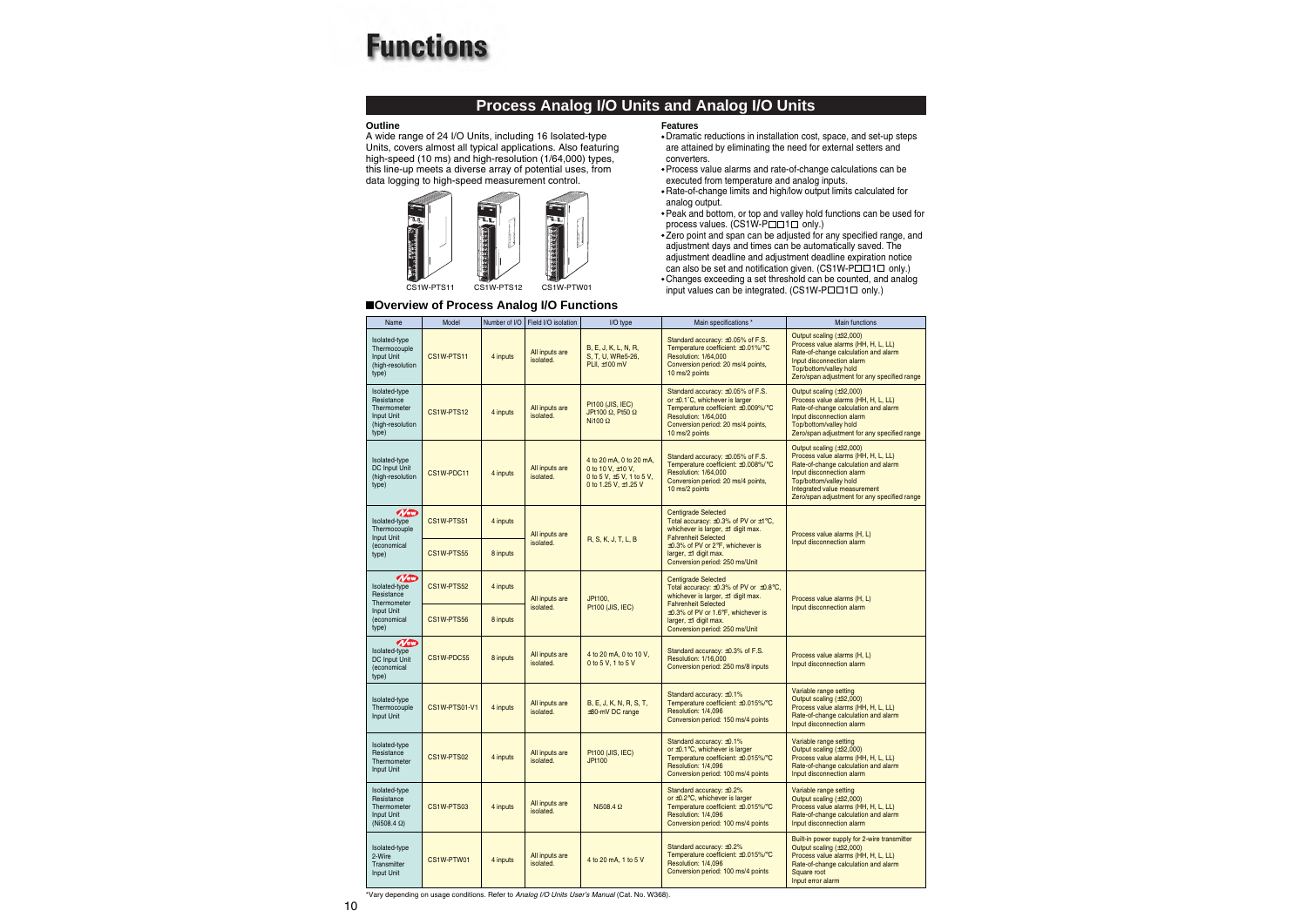| Name                                                                                                                                                 | Model                                                 | Number of I/O      | Field I/O isolation                                                                                                             | I/O type                                                                                                                     | Main specifications *                                                                                                                                                                                                                 | Main functions                                                                                                                 |
|------------------------------------------------------------------------------------------------------------------------------------------------------|-------------------------------------------------------|--------------------|---------------------------------------------------------------------------------------------------------------------------------|------------------------------------------------------------------------------------------------------------------------------|---------------------------------------------------------------------------------------------------------------------------------------------------------------------------------------------------------------------------------------|--------------------------------------------------------------------------------------------------------------------------------|
| Isolated-type<br>Analog Input<br>Unit                                                                                                                | All inputs are<br>CS1W-PDC01<br>4 inputs<br>isolated. |                    | $±10$ V, 0 to 10 V,<br>$±5$ V, 0 to 5 V, 1 to 5 V,<br>±10 VDC range<br>4 to 20 mA, 0 to 20 mA                                   | Standard accuracy: ±0.1%<br>Temperature coefficient: ±0.015%/°C<br>Resolution: 1/4.096<br>Conversion period: 100 ms/4 points | Process value alarms (HH, H, L, LL)<br>Output scaling (±32,000)<br>Rate-of-change calculation and alarm<br>Square root<br>Input error alarm                                                                                           |                                                                                                                                |
| Isolated-type<br>CS1W-PPS01<br>Pulse Input<br>4 inputs<br>isolated.<br>Unit                                                                          |                                                       | All inputs are     | Max. counting speed:<br>20 k pulses/s (voltage<br>input or no-voltage<br>semiconductor input)<br>20 pulses/s<br>(contact input) |                                                                                                                              | Built-in sensor power supply<br>Contact bounce filter<br>Unit pulse conversion<br>Accumulated value output<br>Instantaneous value output,<br>4 instantaneous value alarms                                                             |                                                                                                                                |
| Isolated-type<br>Analog Output<br>Unit                                                                                                               | CS1W-PMV01                                            | 4 outputs          | All outputs are<br>isolated.                                                                                                    | 4 to 20 mA, 1 to 5 V                                                                                                         | Standard accuracy: ±0.1% (4 to 20 mA)<br>Standard accuracy: $\pm 0.2\%$ (1 to 5 V)<br>Temperature coefficient: ±0.015%/°C<br>4,000 (outputs)<br>Conversion period: 100 ms/4 points                                                    | Output disconnection alarms<br>Control output answerback input<br>Output rate-of-change limit<br><b>Output high/low limits</b> |
|                                                                                                                                                      | CS1W-PMV02                                            | 4 outputs          | All outputs are<br>isolated.                                                                                                    | 0 to 10 V, $\pm$ 10 V,<br>0 to 5 V, $\pm$ 5 V,<br>0 to 1 V, $±1$ V                                                           | Standard accuracy: ±0.1%<br>Temperature coefficient: ±0.015%/°C<br><b>Resolution (Full scale)</b><br>$±10$ V and $±1$ V: 1/16.000<br>0 to 10 V, 0 to 1 V, and ±5 V: 1/8,000<br>0 to 5 V: 1/4,000<br>Conversion period: 40 ms/4 points | Output rate-of-change limit<br>Output high/low limits<br>Output scaling (±32,000)                                              |
| <b>Isolated between</b><br>Power<br>inputs and PLC signals.<br>CS1W-PTR01<br>8 inputs<br>Transducer<br>No isolation between<br>Input Unit<br>inputs. |                                                       | $±1$ mA, 0 to 1 mA | Standard accuracy: ±0.2%<br>Temperature coefficient: ±0.015%/°C<br>Resolution: 1/4.096<br>Conversion period: 200 ms/8 points    | Anti-overshooting at motor startup<br>Process value alarm (H, L)<br>Output scaling (±32,000)                                 |                                                                                                                                                                                                                                       |                                                                                                                                |
| Analog Input<br>Unit (100 mV)                                                                                                                        | CS1W-PTR02                                            | 8 inputs           | Isolated between<br>inputs and PLC signals.<br>No isolation between<br>inputs.                                                  | $±100$ mV, 0 to 100 mV                                                                                                       | Standard accuracy: ±0.2%<br>Temperature coefficient: ±0.015%/°C<br>Resolution: 1/4,096<br>Conversion period: 200 ms/8 points                                                                                                          | Process value alarm (H, L)<br>Output scaling (±32,000)                                                                         |

\*Vary depending on usage conditions. Refer to Analog I/O Units User's Manual (Cat. No. W368).

#### **Overview of Analog I/O Functions**

| Name                          | Model             | Number of I/O<br>Field I/O isolation<br>I/O signal range |                                                                                     |                                                                                                                                       | Main specifications                                                                                                                                                                                                                                                                                                                               |
|-------------------------------|-------------------|----------------------------------------------------------|-------------------------------------------------------------------------------------|---------------------------------------------------------------------------------------------------------------------------------------|---------------------------------------------------------------------------------------------------------------------------------------------------------------------------------------------------------------------------------------------------------------------------------------------------------------------------------------------------|
| Analog Input<br><b>Units</b>  | CS1W-AD041-V1     | 4 inputs                                                 | <b>Isolated between</b><br>inputs and PLC signals.<br>No isolation between inputs.  | 1 to 5 V, 0 to 5 V,<br>0 to 10 V, -10 to 10 V,<br>4 to 20 mA                                                                          | Voltage input: $\pm 0.2\%$ of F.S.; current input $\pm 0.4\%$ of F.S. (23 $\pm 2\degree C$ )<br>Voltage input: $\pm 0.4\%$ of F.S.; current input $\pm 0.6\%$ of F.S. (0 to 55°C)<br>Resolution: 1/8,000*, Conversion speed: 250 µs/point max.*<br>(Can be used with a resolution of 1/4,000 and conversion speed of 1 ms.)                       |
|                               | CS1W-AD081-V1     | 8 inputs                                                 | Isolated between<br>inputs and PLC signals.<br>No isolation between inputs.         | 1 to 5 V, 0 to 5 V,<br>0 to 10 V, -10 to 10V,<br>4 to 20 mA                                                                           | Voltage input: $\pm 0.2\%$ of F.S.; current input $\pm 0.4\%$ of F.S. (23 $\pm$ 2°C)<br>Voltage input: $\pm 0.4\%$ of F.S.; current input $\pm 0.6\%$ of F.S. (0 to 55°C)<br>Resolution: 1/8,000*, Conversion speed: 250 µs/point max.*<br>(Can be used with a resolution of 1/4,000 and conversion speed of 1 ms.)                               |
|                               | <b>CS1W-DA041</b> | 4 outputs                                                | Isolated between<br>outputs and PLC signals.<br>No isolation between inputs.        | 1 to 5 V, 0 to 5 V,<br>0 to 10 V, -10 to 10 V,<br>4 to 20 mA                                                                          | Voltage output: $\pm 0.3\%$ of F.S.; current output $\pm 0.5\%$ of F.S. (23 $\pm$ 2°C)<br>Voltage output: $\pm 0.5\%$ of F.S.; current output $\pm 0.8\%$ of F.S. (0 to 55°C)<br>Resolution: 1/4,000, Conversion speed: 1 ms/point max.                                                                                                           |
| Analog Output<br><b>Units</b> | CS1W-DA08V        | 8 outputs                                                | <b>Isolated between</b><br>outputs and PLC signals.<br>No isolation between inputs. | 1 to 5 V, 0 to 5 V,<br>0 to 10 V, -10 to 10 V                                                                                         | $\pm 0.3\%$ of F.S. (23 $\pm$ 2°C)<br>$\pm 0.5\%$ of F.S. (0 to 55°C)<br>Resolution: 1/4,000, Conversion speed: 1 ms/point max.                                                                                                                                                                                                                   |
|                               | CS1W-DA08C        | 8 outputs                                                | Isolated between<br>outputs and PLC signals.<br>No isolation between inputs.        | 4 to 20 mA                                                                                                                            | $\pm 0.5\%$ of F.S. (23 $\pm$ 2°C)<br>$\pm 0.8\%$ of F.S. (0 to 55°C)<br>Resolution: 1/4,000, Conversion speed: 1 ms/point max.                                                                                                                                                                                                                   |
| Analog I/O<br>Unit            | CS1W-MAD44        | 4 inputs<br>and<br>4 outputs                             | Isolated between<br>inputs and PLC signals.<br>No isolation between inputs.         | Inputs: 1 to 5 V, 0 to 5 V,<br>0 to 10 V, $-10$ to 10 V.<br>or 4 to 20 $mA$<br>Outputs: 1 to 5 V, 0 to 5 V,<br>0 to 10 V, -10 to 10 V | Voltage input: $\pm 0.2\%$ of F.S.; current input $\pm 0.4\%$ of F.S. (23 $\pm 2\degree$ C)<br>Voltage input: $\pm 0.4\%$ of F.S.; current input $\pm 0.6\%$ of F.S. (0 to 55°C)<br>Output: $\pm 0.3\%$ of F.S. (23 $\pm$ 2°C)<br>Output: $\pm 0.5\%$ of F.S. (0 to 55 $\degree$ C)<br>I/O resolution: 1/4,000, Conversion speed: 1 ms/point max. |

\*The resolution and conversion speed can be switched with a DM setting.<br>If it isn't necessary to change the setting, the Unit can be used with the earlier model's mode (resolution of 1/4,000 and conversion speed of 1 ms) j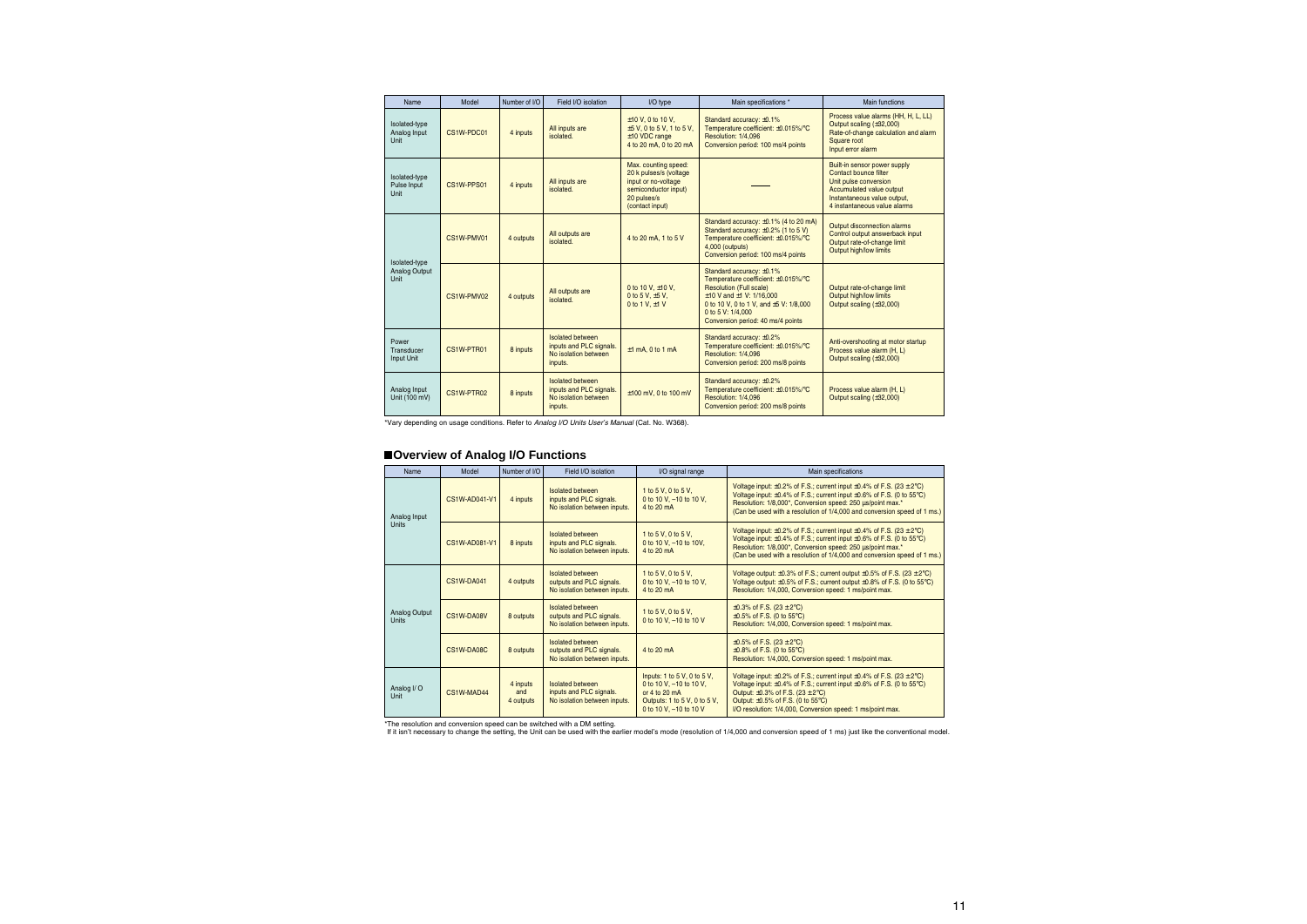# **Guide to Selection**



\*A Power Transducer Input Unit (±1 mA, 0 to 1 mA) and an Analog I/O Unit with 0 to 100 mV I/O are also available. Refer to the Overview of Process Analog I/O Functions on page 10 for details.

#### **Analog Output**

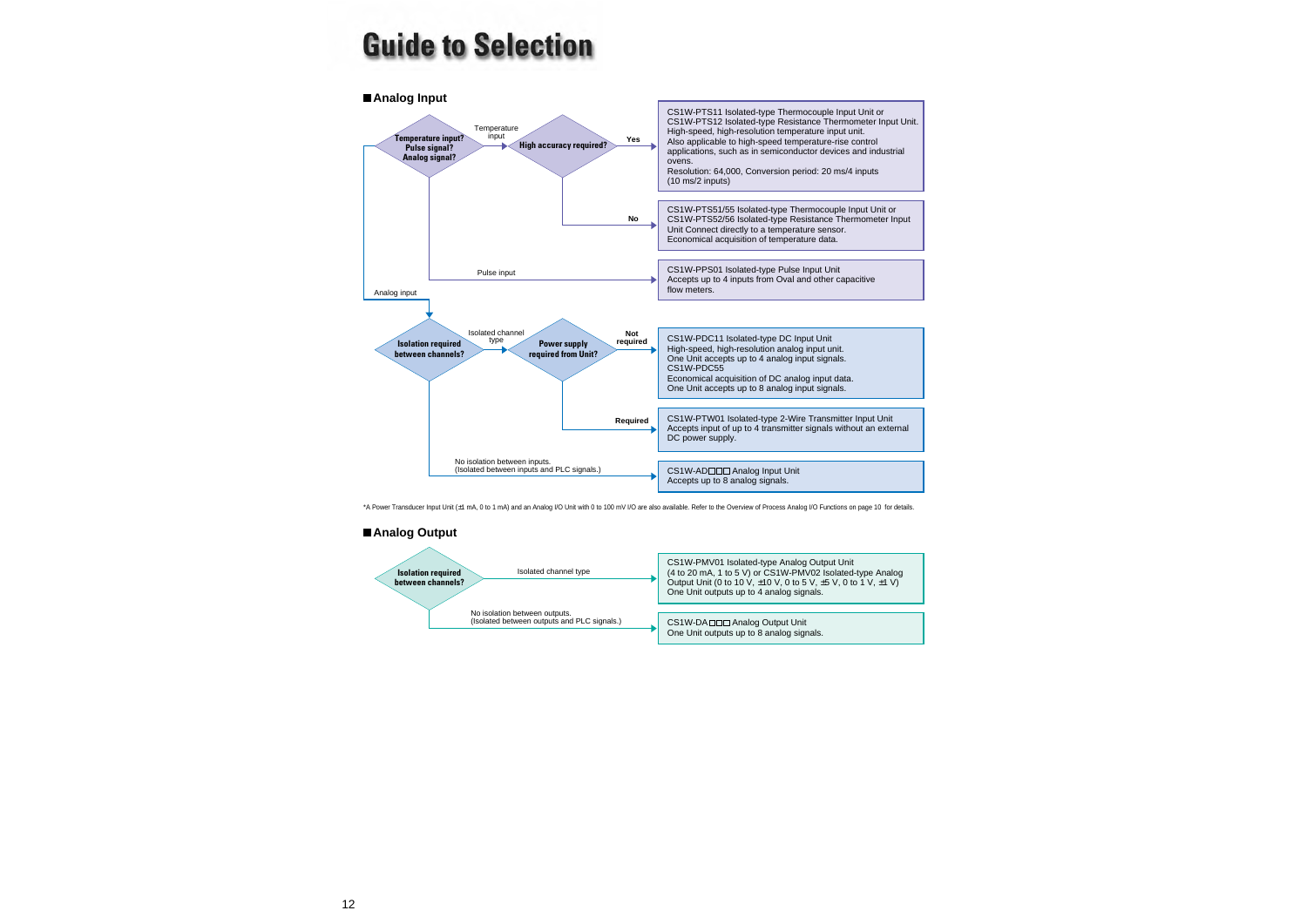# **Ordering Guide**

#### **Basic Components**

| Name                                                | Specifications                                                                               |                                                          | Model                                                           | International                                                                                               |                     |                         |
|-----------------------------------------------------|----------------------------------------------------------------------------------------------|----------------------------------------------------------|-----------------------------------------------------------------|-------------------------------------------------------------------------------------------------------------|---------------------|-------------------------|
|                                                     | I/O bits                                                                                     | Program capacity                                         |                                                                 | Data Memory capacity                                                                                        |                     | <b>Standards</b>        |
|                                                     | 5,120                                                                                        | 250K steps                                               |                                                                 | Data Memory: 448K words (DM: 32K words, EM: 32K words x 13 banks)                                           | CS1H-CPU67H         |                         |
|                                                     | 5,120                                                                                        | 120K steps                                               |                                                                 | Data Memory: 256K words (DM: 32K words, EM: 32K words x 7 banks)                                            | CS1H-CPU66H         |                         |
|                                                     | 5,120                                                                                        | 60K steps                                                |                                                                 | Data Memory: 128K words (DM: 32K words, EM: 32K words x 3 banks)                                            | CS1H-CPU65H         |                         |
|                                                     | 5,120                                                                                        | 30K steps                                                |                                                                 | Data Memory: 64K words (DM: 32K words, EM: 32K words x 1 bank)                                              | CS1H-CPU64H         |                         |
| <b>CPU Units</b>                                    | 5,120                                                                                        | 20K steps                                                |                                                                 | Data Memory: 64K words (DM: 32K words, EM: 32K words x 1 bank)                                              | CS1H-CPU63H         | <b>UC1. N.</b><br>L, CE |
|                                                     | 5,120                                                                                        | 60K steps                                                |                                                                 | Data Memory: 128K words (DM: 32K words, EM: 32K words x 3 banks)                                            | CS1G-CPU45H         |                         |
|                                                     | 1,280                                                                                        | 30K steps                                                |                                                                 | Data Memory: 64K words (DM: 32K words, EM: 32K words x 1 bank)                                              | CS1G-CPU44H         |                         |
|                                                     | 960                                                                                          | 20K steps                                                |                                                                 | Data Memory: 64K words (DM: 32K words, EM: 32K words x 1 bank)                                              | CS1G-CPU43H         |                         |
|                                                     | 960                                                                                          | 10K steps                                                |                                                                 | Data Memory: 64K words (DM: 32K words, EM: 32K words x 1 bank)                                              | CS1G-CPU42H         |                         |
|                                                     |                                                                                              |                                                          | 2 slots (Connection is not possible to Expansion Backplane.)    |                                                                                                             | <b>CS1W-BC023</b>   |                         |
| <b>CPU Backplanes</b>                               | 3 slots                                                                                      |                                                          |                                                                 | <b>CS1W-BC033</b>                                                                                           | U, C, N,<br>L, CE   |                         |
|                                                     | 5 slots                                                                                      |                                                          |                                                                 | <b>CS1W-BC053</b>                                                                                           |                     |                         |
|                                                     | 8 slots                                                                                      |                                                          |                                                                 | <b>CS1W-BC083</b>                                                                                           |                     |                         |
|                                                     | 10 slots                                                                                     |                                                          |                                                                 | <b>CS1W-BC103</b>                                                                                           |                     |                         |
|                                                     | 100 to 120 VAC or 200 to 240 VAC, Output capacity: 4.6 A, 5 VDC                              |                                                          |                                                                 | C200HW-PA204                                                                                                | <b>U</b> , C, N,    |                         |
|                                                     | 100 to 120 VAC or 200 to 240 VAC (0.8 A 24 VDC service power), Output capacity: 4.6 A, 5 VDC |                                                          |                                                                 |                                                                                                             | C200HW-PA204S       | L, CE                   |
|                                                     | 100 to 120 VAC or 200 to 240 VAC (with RUN output), Output capacity: 4.6 A, 5 VDC            |                                                          |                                                                 |                                                                                                             | C200HW-PA204R       | U, C                    |
| Power Supply<br>Units                               | 100 to 120 VAC or 200 to 240 VAC (with RUN output), Output capacity: 9 A, 5 VDC              |                                                          |                                                                 |                                                                                                             | C200HW-PA209R       | U, C, N,<br>L, CE       |
|                                                     | 24 VDC, Output capacity: 4.6 A, 5 VDC                                                        |                                                          |                                                                 |                                                                                                             | C200HW-PD024        | UC1, N,<br>L, CE        |
|                                                     | 100 VDC, Output capacity: 6 A, 5 VDC                                                         |                                                          |                                                                 | C200HW-PD106R                                                                                               | <b>UC</b>           |                         |
|                                                     | Flash memory, 15 MB                                                                          |                                                          |                                                                 | HMC-EF172                                                                                                   |                     |                         |
| Memory                                              |                                                                                              | Flash memory, 30 MB                                      |                                                                 |                                                                                                             | HMC-EF372           | L, CE                   |
| Cards                                               | Flash memory, 64 MB                                                                          |                                                          |                                                                 | HMC-EF672                                                                                                   |                     |                         |
|                                                     | Memory Card adapter (for PCMIA slot of PC)                                                   |                                                          |                                                                 | HMC-AP001                                                                                                   | <b>CE</b>           |                         |
| <b>Serial Communications</b><br><b>Boards</b>       |                                                                                              | 2 x RS-232C ports, protocol macro function               |                                                                 |                                                                                                             | CS1W-SCB21-V1       | U, C, N,                |
|                                                     |                                                                                              |                                                          | 1 x RS-232C port + 1 x RS-422/485 port, protocol macro function |                                                                                                             | CS1W-SCB41-V1       | L, CE                   |
|                                                     |                                                                                              | An English Keyboard Sheet<br>(CS1W-KS001-E) is required. |                                                                 |                                                                                                             | CQM1H-PRO01-E       | U, C, CE                |
| Programming<br>Consoles<br>$O_{\leq C}$             |                                                                                              | An English Keyboard Sheet<br>(CS1W-KS001-E) is required. |                                                                 | Note: Can connect through the CPU Unit's peripheral port only.<br>(Cannot connect through an RS-232C port.) |                     | U, C, N,                |
|                                                     |                                                                                              | An English Keyboard Sheet<br>(CS1W-KS001-E) is required. |                                                                 |                                                                                                             | C200H-PRO27-E       | <b>CE</b>               |
| <b>Programming Console</b><br><b>Keyboard Sheet</b> |                                                                                              |                                                          | For the C200H-PRO27 and CQM1-PRO01 Programming Consoles         |                                                                                                             | <b>CS1W-KS001-E</b> |                         |
| Programming                                         |                                                                                              |                                                          | Connects the CQM1-PRO01-E Programming Console. (Length: 0.05 m) |                                                                                                             | <b>CS1W-CN114</b>   | <b>CE</b>               |
| Console                                             |                                                                                              |                                                          | Connects the C200H-PRO27-E Programming Console. (Length: 2 m)   |                                                                                                             | <b>CS1W-CN224</b>   |                         |
| <b>Connection Cables</b>                            |                                                                                              |                                                          | Connects the C200H-PRO27-E Programming Console. (Length: 6 m)   |                                                                                                             | <b>CS1W-CN624</b>   |                         |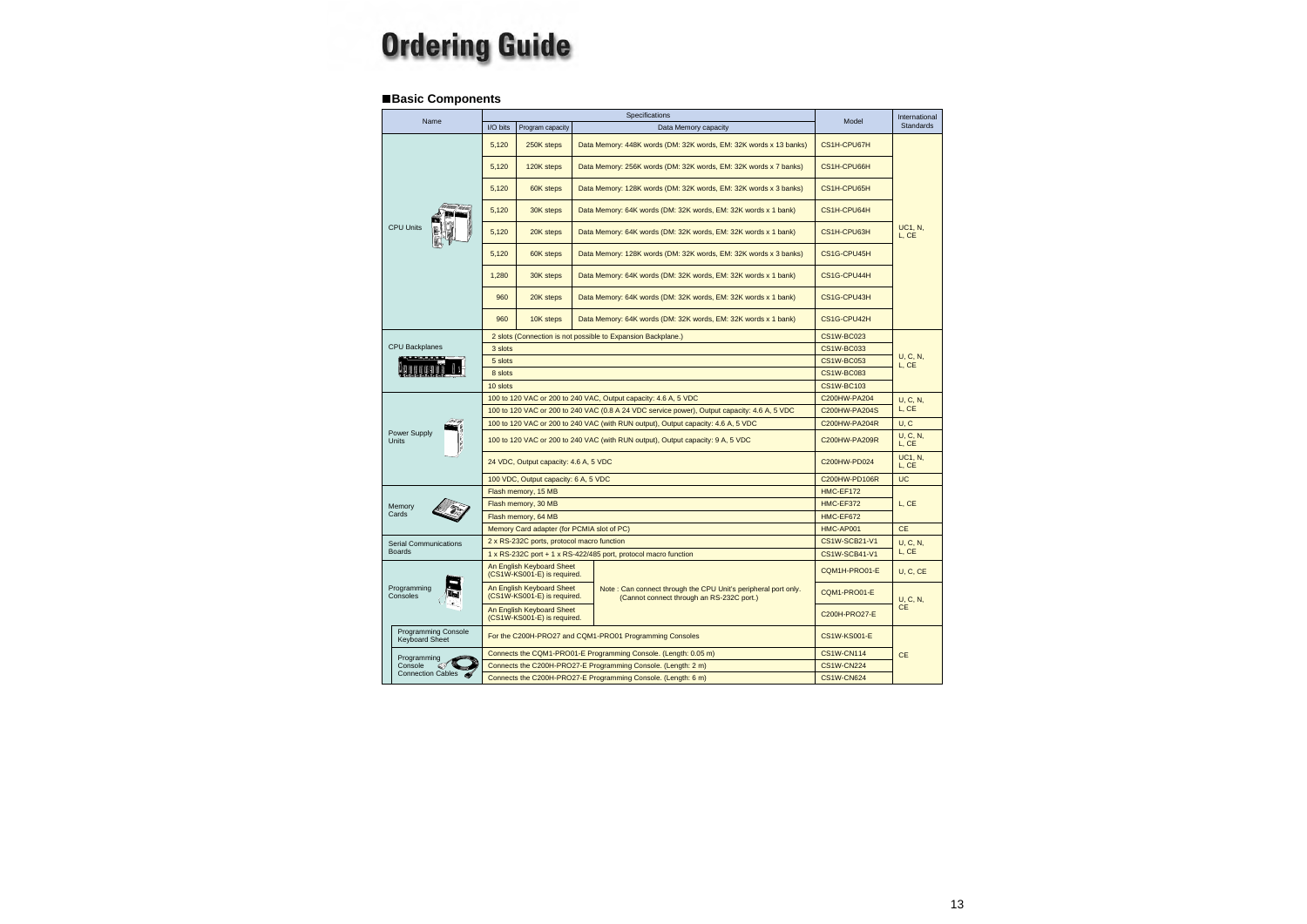## **Ordering Guide**

#### **Support Software and Connection Cables**

| Name                                                                       |                                                       | Specifications                                                                                                                                                                                                                                                                                            |                                                                             | Model                | International<br><b>Standards</b> |
|----------------------------------------------------------------------------|-------------------------------------------------------|-----------------------------------------------------------------------------------------------------------------------------------------------------------------------------------------------------------------------------------------------------------------------------------------------------------|-----------------------------------------------------------------------------|----------------------|-----------------------------------|
| <b>CX-Programmer</b>                                                       |                                                       |                                                                                                                                                                                                                                                                                                           | WS02-CXPC1-E-V4D                                                            |                      |                                   |
|                                                                            | For 3 licenses                                        | Ladder Programming Tool software for Windows<br>95/98/Me/NT4.0/2000/XP                                                                                                                                                                                                                                    |                                                                             | WS02-CXPC1-EL03-V4□  |                                   |
|                                                                            | For 10 licenses                                       |                                                                                                                                                                                                                                                                                                           |                                                                             | WS02-CXPC1-EL10-V4 □ |                                   |
| <b>CX-Process</b>                                                          |                                                       |                                                                                                                                                                                                                                                                                                           |                                                                             | WS02-LCTC1-EV3       |                                   |
|                                                                            | For 3 licenses                                        | Loop Control Board/Loop Control Unit Programming Tool<br>software for Windows 95/98/Me/NT4.0/2000/XP                                                                                                                                                                                                      |                                                                             | WS02-LCTC1-EV3L03    |                                   |
|                                                                            | For 10 licenses                                       |                                                                                                                                                                                                                                                                                                           |                                                                             | WS02-LCTC1-EV3L10    |                                   |
|                                                                            | <b>CX-Process Monitor Plus</b>                        |                                                                                                                                                                                                                                                                                                           |                                                                             | WS02-LCMC1-E         |                                   |
|                                                                            | For 3 licenses                                        | Loop Control Board/Loop Control Unit Monitor Tool software for<br>Windows NT4.0/2000/XP                                                                                                                                                                                                                   |                                                                             | WS02-LCMC1-EL03      |                                   |
|                                                                            | For 10 licenses                                       |                                                                                                                                                                                                                                                                                                           |                                                                             | WS02-LCMC1-EL10      |                                   |
| Analog I/O Unit<br><b>Support Software</b>                                 |                                                       | Setting tool software for the Processing I/O Units,<br>Applicable models: CS1W-POOOO/ADOOO/DAOOO/MADOO<br>CJ1W-ADDDD/DADDD/MADDD<br>Windows 95/98/NT4.0/2000                                                                                                                                              |                                                                             | WS02-PUTC1-E         |                                   |
| CX-Simulator                                                               |                                                       | Ladder Simulation Tool for Windows 95/98/Me/NT4.0/2000/XP                                                                                                                                                                                                                                                 | WS02-SIMC1-E                                                                |                      |                                   |
| <b>CX-Protocol</b>                                                         |                                                       | Protocol Creation Tool for Windows 95/98/Me/NT4.0/2000/XP                                                                                                                                                                                                                                                 | WS02-PSTC1-E                                                                |                      |                                   |
|                                                                            | Peripheral Port Connecting<br>Cables for Process Tool | Connects an IBM PC/AT or compatible personal computer,<br>D-Sub 9-pin (Length: 2.0 m)                                                                                                                                                                                                                     | Conversion cable when connecting an                                         | <b>CS1W-CN226</b>    | <b>CE</b>                         |
| (personal computer)                                                        | and Monitor Software                                  | Connects an IBM PC/AT or compatible personal computer,<br>D-Sub 9-pin (Length: 6.0 m)                                                                                                                                                                                                                     | RS-232C cable to peripheral port                                            | <b>CS1W-CN626</b>    |                                   |
| <b>Peripheral Device</b><br><b>Connecting Cables</b><br>(for RS-232C port) |                                                       | Connects an IBM PC/AT or compatible personal computer,<br>D-Sub 9-pin (Length: 2.0 m)                                                                                                                                                                                                                     | Can be used for Host Link connection<br>only. Cannot be used for peripheral | <b>XW2Z-200S-CV</b>  |                                   |
|                                                                            |                                                       | Connects an IBM PC/AT or compatible personal computer,<br>D-Sub 9-pin (Length: 5.0 m)                                                                                                                                                                                                                     | bus connection.                                                             | XW2Z-500S-CV         |                                   |
| <b>USB Serial Conversion</b><br>Cable                                      |                                                       | USB-RS-232C conversion cable (length: 0.5 m) with driver for<br>connection with personal computer (CD-ROM)<br><b>USB 1.1 compliant</b><br>Personal computer cable end: USB (male "A" plug connector)<br>PLC cable end: RS-232C (male D-sub 9-pin connector)<br>Driver supported by Windows 98/Me/2000/XP. |                                                                             | CS1W-CIF31           |                                   |

#### **Process Analog I/O Units**

| Name                                                                      | Specifications                                                                                             | Model         | International<br>Standards |  |
|---------------------------------------------------------------------------|------------------------------------------------------------------------------------------------------------|---------------|----------------------------|--|
| Isolated-type Thermocouple Input Unit<br>(high-resolution type)           | 4 inputs, B, E, J, K, L, N, R, S, T, U, WRe5-26, PL II, ±100 mV                                            | CS1W-PTS11    |                            |  |
| Isolated-type Resistance Thermometer Input Unit<br>(high-resolution type) | 4 inputs, Pt100 $\Omega$ (JIS, IEC), JPt100 $\Omega$ , Pt50 $\Omega$ , Ni508.4 $\Omega$                    | CS1W-PTS12    | <b>UC1, CE,</b><br>N       |  |
| Isolated-type DC Input Unit<br>(high-resolution type)                     | 4 inputs, 4 to 20 mA, 0 to 20 mA, 0 to 10 V, $\pm$ 10 V,<br>0 to 5 V, ±5 V, 1 to 5 V, 0 to 1.25 V, ±1.25 V | CS1W-PDC11    |                            |  |
| Isolated-type Thermocouple Input Unit                                     | 4 inputs, R, S, K, J, T, L, B                                                                              | CS1W-PTS51    |                            |  |
| (economical type)                                                         | 8 inputs, R, S, K, J, T, L, B                                                                              | CS1W-PTS55    |                            |  |
| Isolated-type Resistance Thermometer Input Unit                           | 4 inputs, JPt100, Pt100 (JIS, IEC)                                                                         | CS1W-PTS52    |                            |  |
| (economical type)                                                         | 8 inputs, JPt100, Pt100 (JIS, IEC)                                                                         | CS1W-PTS56    |                            |  |
| Isolated-type Analog Input Unit (economical type)                         | 8 inputs, 4 to 20 mA, 0 to 10 V, 0 to 5 V, 1 to 5 V                                                        | CS1W-PDC55    |                            |  |
| Isolated Thermocouple Input Unit                                          | 4 inputs, B, E, J, K, N, R, S, T $\pm 80$ mV                                                               | CS1W-PTS01-V1 |                            |  |
| Isolated-type Resistance Thermometer Input Unit                           | 4 inputs, Pt100, JPt100                                                                                    | CS1W-PTS02    |                            |  |
| Isolated-type Resistance Thermometer Input Unit (Ni508.4 Ω)               | 4 inputs, Ni508.4 $\Omega$                                                                                 | CS1W-PTS03    | UC1, CE                    |  |
| Isolated-type 2-wire Transmitter Input Unit                               | 4 inputs, 4 to 20 mA, 1 to 5 V                                                                             | CS1W-PTW01    |                            |  |
| Isolated-type Analog Input Unit                                           | 4 inputs, 4 to 20 mA, 0 to 20 mA, 1 to 5 V, 0 to 5 V, $\pm$ 5 V,<br>0 to 10 V, $\pm$ 10 V                  | CS1W-PDC01    |                            |  |
| Isolated-type Pulse Input Unit                                            | 4 inputs, Max. counting speed: 20 k pulses/s or 20 pulses/s                                                | CS1W-PPS01    |                            |  |
| Isolated-type Analog Output Unit                                          | 4 outputs, 4 to 20 mA, 1 to 5 V                                                                            | CS1W-PMV01    |                            |  |
| Isolated-type Analog Output Unit                                          | 4 outputs, 0 to 10 V, $\pm$ 10 V, 0 to 5 V, $\pm$ 5 V, 0 to 1 V, $\pm$ 1 V                                 | CS1W-PMV02    |                            |  |
| Power Transducer Input Unit                                               | 8 inputs, 0 to 1 mA, $\pm$ 1 mA                                                                            | CS1W-PTR01    |                            |  |
| Analog Input Unit (100 mV)                                                | 8 inputs, 0 to 100 mV, ±100 mV                                                                             | CS1W-PTR02    |                            |  |

#### **Analog I/O Units**

| Name                       | <b>Specifications</b>                                                                                                                                               | Model         | International<br><b>Standards</b> |
|----------------------------|---------------------------------------------------------------------------------------------------------------------------------------------------------------------|---------------|-----------------------------------|
|                            | 4 inputs (1 to 5 V, 0 to 5 V, 0 to 10 V, -10 to 10 V, 4 to 20 mA) Resolution: 1/8,000 (See note.)                                                                   | CS1W-AD041-V1 | <b>U.C.N.</b>                     |
| Analog Input Units         | 8 inputs (1 to 5 V, 0 to 5 V, 0 to 10 V, -10 to 10 V, 4 to 20 mA) Resolution: 1/8,000 (See note.)                                                                   | CS1W-AD081-V1 | L, CE                             |
|                            | 4 outputs (1 to 5 V, 0 to 5 V, 0 to 10 V, -10 to 10 V, 4 to 20 mA) Resolution: 1/4,000                                                                              | CS1W-DA041    |                                   |
| <b>Analog Output Units</b> | 8 outputs (1 to 5 V, 0 to 5 V, 0 to 10 V, -10 to 10 V) Resolution: 1/4,000                                                                                          | CS1W-DA08V    | U, C, N,<br><b>CE</b>             |
|                            | 8 outputs (4 to 20 mA) Resolution: 1/4,000                                                                                                                          | CS1W-DA08C    |                                   |
| Analog I/O Unit            | 4 inputs (1 to 5 V, 0 to 5 V, 0 to 10 V, -10 to 10 V, 4 to 20 mA) Resolution: 1/4,000<br>4 outputs (1 to 5 V, 0 to 5 V, 0 to 10 V, -10 to 10 V) Resolution: 1/4,000 | CS1W-MAD44    | <b>U.C.N.</b><br>L. CE            |

\*Resolution can conversion speed can be switched by a DM setting. Unless otherwise set, the conventional mode (resolution: 1/4,000, conversion speed: 1 ms) will be used.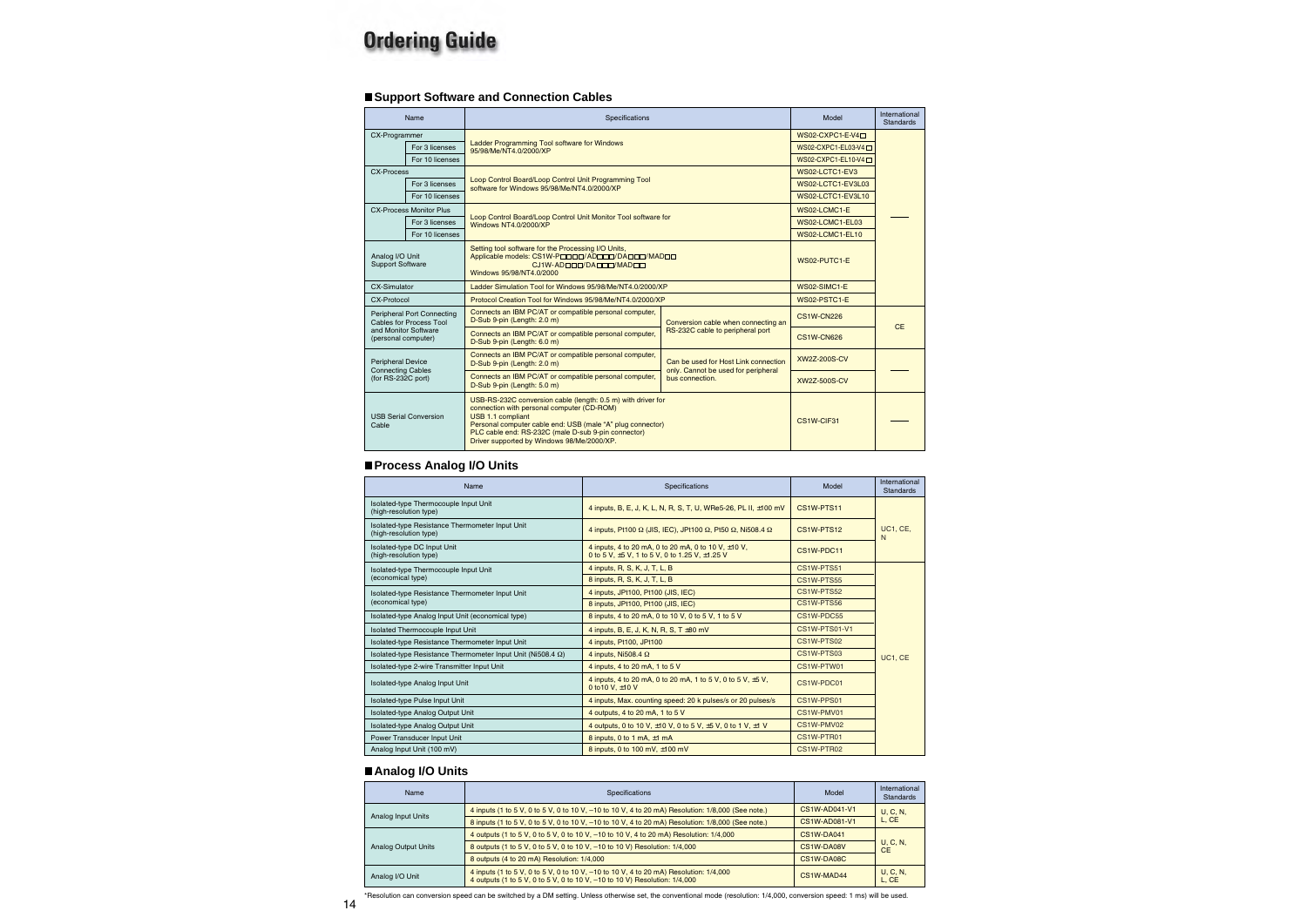#### **Loop Control Board/Unit**

| Name                     | Specifications                                | Model      | International<br><b>Standards</b> |  |
|--------------------------|-----------------------------------------------|------------|-----------------------------------|--|
|                          | Function blocks: 50 max.                      | CS1W-LCB01 |                                   |  |
| Loop Control Board (LCB) | Function blocks: 500 max.                     | CS1W-LCB05 | UC1, CE                           |  |
| Loop Control Unit (LCU)  | Control loops: 32 max.<br>Processes: 249 max. | CS1W-LC001 | <b>UC1, N.</b><br><b>CE</b>       |  |

#### **Middleware**

| Name                         | <b>Specifications</b>                                                                        | Model          | International<br><b>Standards</b> |
|------------------------------|----------------------------------------------------------------------------------------------|----------------|-----------------------------------|
| SYSMAC Compolet Version 2003 | Software components for PLC communications<br>Windows 2000/XP                                | SCPL-SYS-2003E |                                   |
|                              | Simple data acquisition software components (host link version)<br>Windows 98/Me/2000/XP     | SDKY-95HLK-E97 |                                   |
| <b>PLC Reporter</b>          | Simple data acquisition software components (multi-network version)<br>Windows 98/Me/2000/XP | SDKY-95MLT-E97 |                                   |
| FinsGatway Version 2003      | <b>Communications middleware</b><br>Windows 2000/XP                                          | SFGW-RT-2003E  |                                   |

#### **International Standards**

Meets or exceeds the following international standards (as of January 31, 2004): UL, CSA, cULus, cUL, NK, Lloyd's, and the EC Directives. (U: UL, U1: UL (Class 1, Div. 2 Hazardous Locations Certification), C: CSA, UC: cULus, UC1: cULus (Class 1, Div. 2 Hazardous Locations Certification), CU: cUL, N: NK, L: Lloyd's, CE: EC Directives)

Contact your OMRON representative for questions regarding operating conditions.

Refer to SYSMAC CS1 Programmable Controllers (P047) for more details on CS-series Special I/O Units, I/O Units, and general specifications. Refer to PLC-based Process Controller (P051) for more details on the Loop Control Boards.

# **Products Ideally Suited to Monitoring**

### **Open Network Controller**

**ITNC-EPX01 (-** $\Box$ **) Ver. 2 ITNC-EIS01 (- IIII)** Ver. 1 Basic Model **ITNC-EIX01 (-OOO) Ver. 1 Expansion Model** 

### **This compact Network Controller for FA sites provides an ideal tool for transferring FA site information over the internet.**

- Can be connected to a SYSMAC CS1 PLC through the CS1 Bus.
- All equipment and devices at the FA site can be monitored over the internet.
- Can communicate with various kinds of computer equipment and control equipment.
- Provides highly reliable operation even in harsh environments.